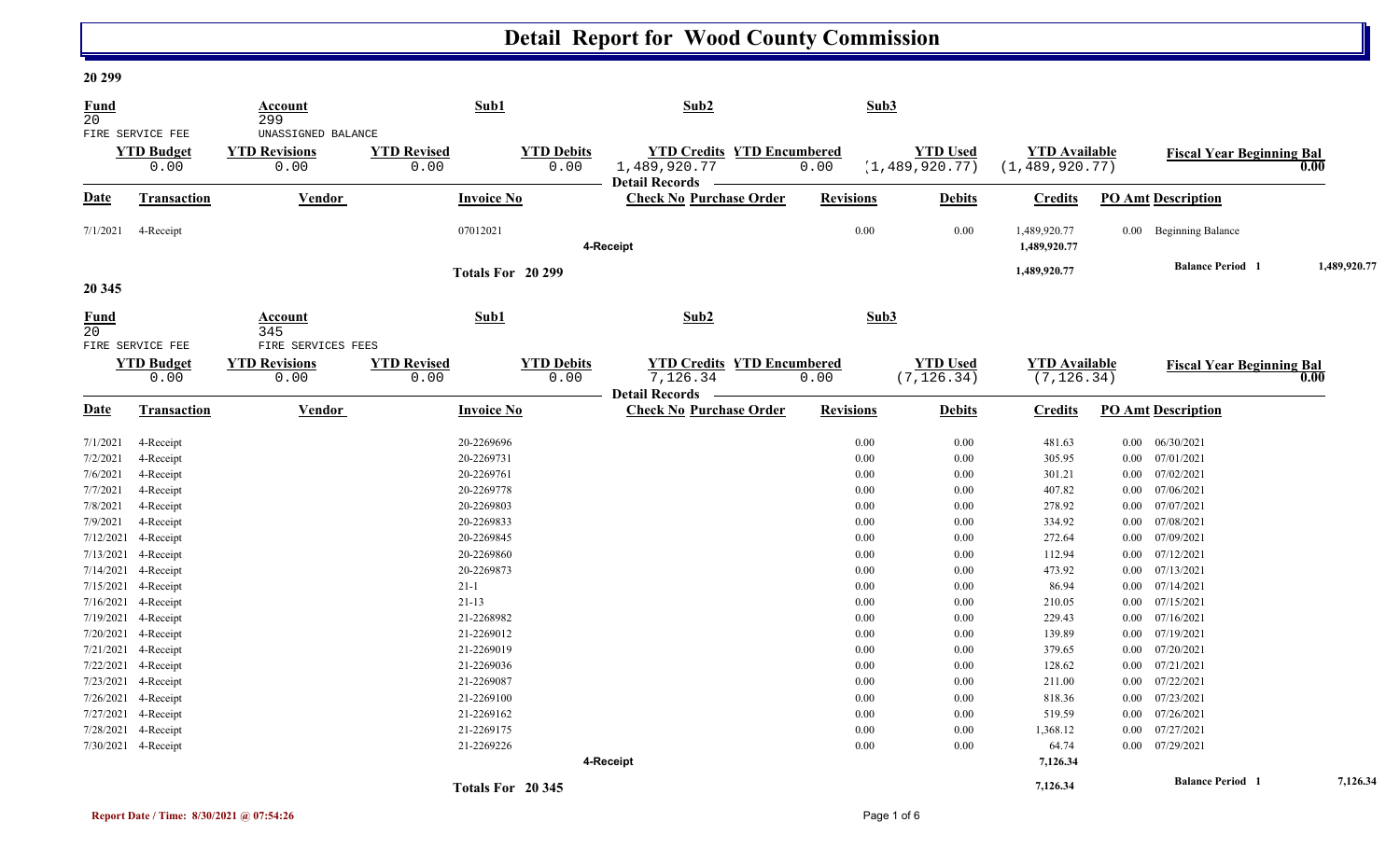# **Detail Report for Wood County Commission**

### **20 713 70 568**

| <b>Fund</b><br>$\overline{20}$   |                                                      | Account<br>713                                                    |                                   | Sub1<br>70                                               | Sub2<br>568                                                                                              | Sub3                 |                                                      |                                     |                                  |                                                                             |          |
|----------------------------------|------------------------------------------------------|-------------------------------------------------------------------|-----------------------------------|----------------------------------------------------------|----------------------------------------------------------------------------------------------------------|----------------------|------------------------------------------------------|-------------------------------------|----------------------------------|-----------------------------------------------------------------------------|----------|
|                                  | FIRE SERVICE FEE<br><b>YTD Budget</b><br>0.00        | FIRE DEPARTMENT<br><b>YTD Revisions</b><br>0.00                   | <b>YTD Revised</b><br>0.00        | CONTRIBUTIONS<br><b>YTD Debits</b><br>1,000.00           | OTHER CONTRIBUTIONS<br><b>YTD Credits YTD Encumbered</b><br>0.00                                         | 0.00                 | <b>YTD Used</b><br>(1,000.00)                        | <b>YTD</b> Available<br>(1,000.00)  |                                  | <b>Fiscal Year Beginning Bal</b><br>0.00                                    |          |
| <b>Date</b>                      | Transaction                                          | Vendor                                                            |                                   | <b>Invoice No</b>                                        | <b>Detail Records</b><br><b>Check No Purchase Order</b>                                                  | <b>Revisions</b>     | <b>Debits</b>                                        | <b>Credits</b>                      |                                  | <b>PO Amt Description</b>                                                   |          |
| 7/8/2021                         | 2-Invoice                                            | <b>ALESHIA RYAN</b>                                               |                                   | 062021                                                   | 2217<br>2-Invoice                                                                                        | 0.00                 | 1,000.00<br>1.000.00                                 | 0.00                                |                                  | 0.00 JUNE SERVICES                                                          |          |
|                                  | 20 713 70 568 6605                                   |                                                                   |                                   | Totals For 20 713 70 568                                 |                                                                                                          |                      | 1,000.00                                             |                                     |                                  | <b>Balance Period 1</b>                                                     | 1,000.00 |
| <b>Fund</b><br>20                | FIRE SERVICE FEE<br><b>YTD Budget</b><br>211, 168.42 | Account<br>713<br>FIRE DEPARTMENT<br><b>YTD Revisions</b><br>0.00 | <b>YTD Revised</b><br>211, 168.42 | Sub1<br>70<br>CONTRIBUTIONS<br><b>YTD Debits</b><br>0.00 | Sub2<br>568<br>OTHER CONTRIBUTIONS<br><b>YTD Credits YTD Encumbered</b><br>0.00<br><b>Detail Records</b> | Sub3<br>6605<br>0.00 | MINERAL WELLS FIRE DEPART<br><b>YTD Used</b><br>0.00 | <b>YTD</b> Available<br>211, 168.42 |                                  | <b>Fiscal Year Beginning Bal</b><br>0.00                                    |          |
| Date                             | Transaction                                          | Vendor                                                            |                                   | <b>Invoice No</b>                                        | <b>Check No Purchase Order</b>                                                                           | <b>Revisions</b>     | <b>Debits</b>                                        | <b>Credits</b>                      |                                  | <b>PO Amt Description</b>                                                   |          |
|                                  | 7/31/2021 6-Revision-In House                        |                                                                   |                                   | 21#20A                                                   | <b>6-Revision-In House</b>                                                                               | 966.32               | 0.00                                                 | 0.00                                |                                  | 0.00 July Collection                                                        |          |
|                                  | 20 713 70 568 6606                                   |                                                                   |                                   | Totals For 20 713 70 568 6605                            |                                                                                                          | 966.32               |                                                      |                                     |                                  | <b>Balance Period</b> 1                                                     | 0.00     |
| <b>Fund</b><br>$\overline{20}$   | FIRE SERVICE FEE                                     | Account<br>713<br>FIRE DEPARTMENT                                 |                                   | Sub1<br>70<br>CONTRIBUTIONS                              | Sub2<br>568<br>OTHER CONTRIBUTIONS                                                                       | Sub3<br>6606         | POND CREEK VOL FIRE DEPT                             |                                     |                                  |                                                                             |          |
|                                  | <b>YTD Budget</b><br>91,408.04                       | <b>YTD Revisions</b><br>0.00                                      | <b>YTD Revised</b><br>91,408.04   | <b>YTD Debits</b><br>997.58                              | <b>YTD Credits YTD Encumbered</b><br>0.00                                                                | 0.00                 | <b>YTD Used</b><br>(997.58)                          | <b>YTD Available</b><br>90,410.46   |                                  | <b>Fiscal Year Beginning Bal</b><br>0.00                                    |          |
| Date                             | Transaction                                          | <b>Vendor</b>                                                     |                                   | <b>Invoice No</b>                                        | <b>Detail Records</b><br><b>Check No Purchase Order</b>                                                  | <b>Revisions</b>     | <b>Debits</b>                                        | <b>Credits</b>                      |                                  | <b>PO Amt Description</b>                                                   |          |
| 7/8/2021<br>7/8/2021             | 2-Invoice<br>2-Invoice                               | <b>ACTIVE911 INC</b><br>ARMSTRONG                                 |                                   | 290158<br>07082021A                                      | 2209<br>2211                                                                                             | 0.00<br>0.00         | 260.00<br>170.48                                     | 0.00<br>0.00                        | $0.00\,$                         | 0.00 POND CREEK VFD SUBSCRIPTION<br>150000014370001                         |          |
| 7/8/2021<br>7/8/2021<br>7/8/2021 | 2-Invoice<br>2-Invoice<br>2-Invoice                  | <b>BANKCARD CENTER</b><br><b>FRONTIER</b><br><b>MON POWER</b>     |                                   | 072021<br>072021<br>07082021A                            | 2213<br>2215<br>2216                                                                                     | 0.00<br>0.00<br>0.00 | 330.51<br>105.27<br>76.41                            | 0.00<br>0.00<br>0.00                | $0.00\,$<br>$0.00\,$<br>$0.00\,$ | 4251071009005017 POND CREEK VFD<br>304-863-5280-021398-4<br>110 081 545 425 |          |
| 7/8/2021                         | 2-Invoice<br>7/15/2021 2-Invoice                     | <b>MON POWER</b>                                                  | HAUL AWAY TRASH LLC               | 07082021A<br>072021                                      | 2216<br>2223<br>2-Invoice                                                                                | 0.00<br>0.00         | 25.41<br>29.50<br>997.58                             | 0.00<br>0.00                        | 0.00<br>0.00                     | 110 087 914 534<br>ACCT 163 POND CREEK VFD                                  |          |
|                                  | 7/31/2021 6-Revision-In House                        |                                                                   |                                   | 21#20A                                                   |                                                                                                          | 124.52               | 0.00                                                 | 0.00                                |                                  | 0.00 July Collection                                                        |          |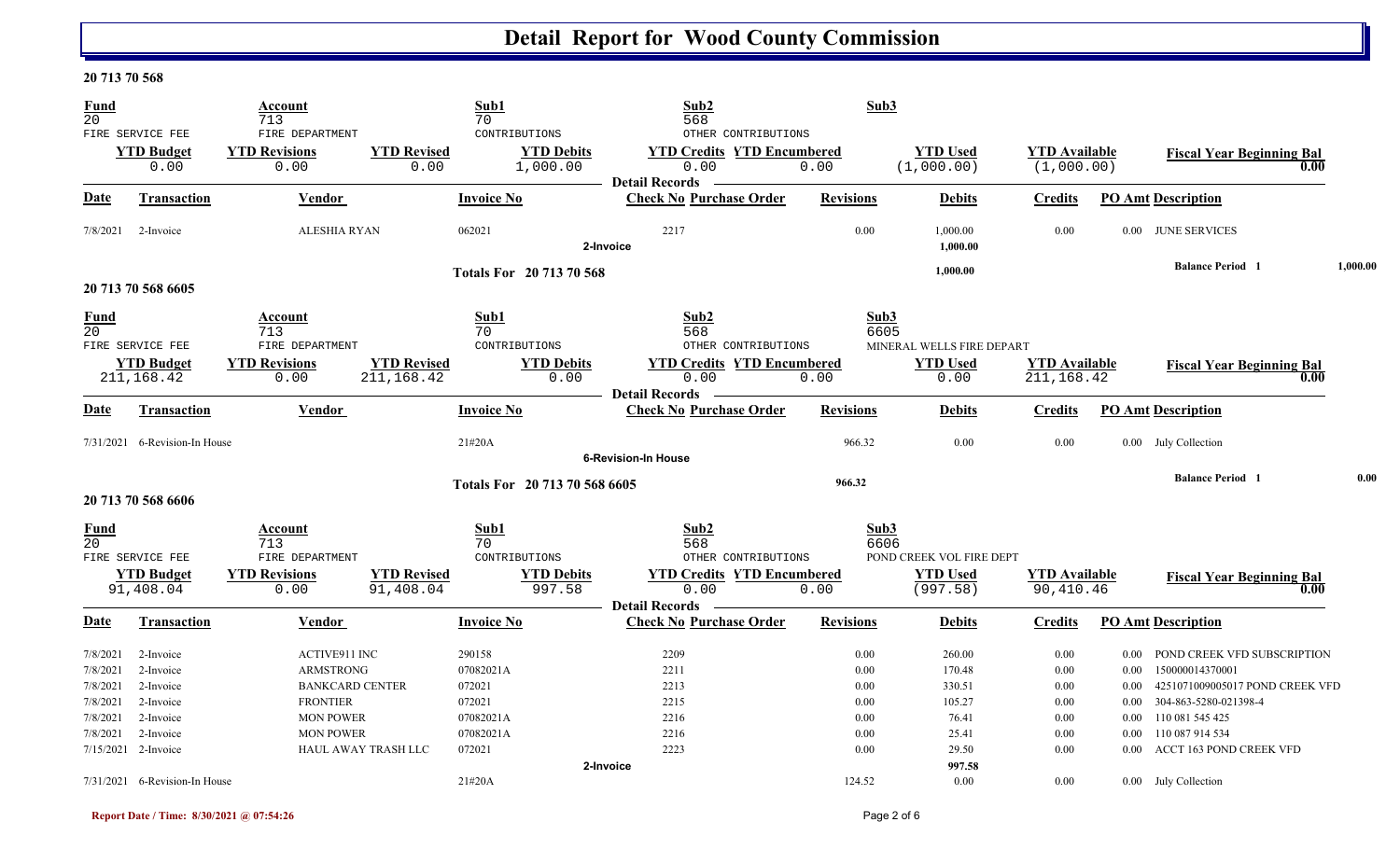# **Detail Report for Wood County Commission**

| <b>Balance Period 1</b><br>124.52<br>997.58<br>Totals For 20 713 70 568 6606<br>20 713 70 568 6607<br>Sub2<br>Sub3<br>Sub1<br><b>Fund</b><br>Account<br>$\overline{20}$<br>6607<br>713<br>70<br>568<br>VIENNA FIRE DEPT<br>FIRE SERVICE FEE<br>FIRE DEPARTMENT<br>CONTRIBUTIONS<br>OTHER CONTRIBUTIONS<br><b>YTD Budget</b><br><b>YTD Revisions</b><br><b>YTD Revised</b><br><b>YTD Debits</b><br><b>YTD Credits YTD Encumbered</b><br><b>YTD Used</b><br><b>YTD Available</b><br><b>Fiscal Year Beginning Bal</b><br>108,555.80<br>108,555.80<br>0.00<br>2,426.80<br>0.00<br>0.00<br>(2, 426.80)<br>106,129.00<br><b>Detail Records</b><br><b>Check No Purchase Order</b><br><b>Revisions</b><br><b>PO Amt Description</b><br><u>Date</u><br><b>Transaction</b><br><b>Vendor</b><br><b>Invoice No</b><br><b>Debits</b><br><b>Credits</b><br>KAESER & BLAIR INC<br>2237<br>0.00<br>0.00<br>0.00 SPINNERS<br>7/23/2021 2-Invoice<br>10614143<br>2,426.80<br>2,426.80<br>2-Invoice<br>21#20A<br>7/31/2021 6-Revision-In House<br>1,830.52<br>$0.00\,$<br>0.00<br>0.00 July Collection |          |
|-------------------------------------------------------------------------------------------------------------------------------------------------------------------------------------------------------------------------------------------------------------------------------------------------------------------------------------------------------------------------------------------------------------------------------------------------------------------------------------------------------------------------------------------------------------------------------------------------------------------------------------------------------------------------------------------------------------------------------------------------------------------------------------------------------------------------------------------------------------------------------------------------------------------------------------------------------------------------------------------------------------------------------------------------------------------------------------|----------|
|                                                                                                                                                                                                                                                                                                                                                                                                                                                                                                                                                                                                                                                                                                                                                                                                                                                                                                                                                                                                                                                                                     | 997.58   |
|                                                                                                                                                                                                                                                                                                                                                                                                                                                                                                                                                                                                                                                                                                                                                                                                                                                                                                                                                                                                                                                                                     |          |
|                                                                                                                                                                                                                                                                                                                                                                                                                                                                                                                                                                                                                                                                                                                                                                                                                                                                                                                                                                                                                                                                                     |          |
|                                                                                                                                                                                                                                                                                                                                                                                                                                                                                                                                                                                                                                                                                                                                                                                                                                                                                                                                                                                                                                                                                     |          |
|                                                                                                                                                                                                                                                                                                                                                                                                                                                                                                                                                                                                                                                                                                                                                                                                                                                                                                                                                                                                                                                                                     |          |
|                                                                                                                                                                                                                                                                                                                                                                                                                                                                                                                                                                                                                                                                                                                                                                                                                                                                                                                                                                                                                                                                                     |          |
|                                                                                                                                                                                                                                                                                                                                                                                                                                                                                                                                                                                                                                                                                                                                                                                                                                                                                                                                                                                                                                                                                     |          |
|                                                                                                                                                                                                                                                                                                                                                                                                                                                                                                                                                                                                                                                                                                                                                                                                                                                                                                                                                                                                                                                                                     |          |
| <b>6-Revision-In House</b>                                                                                                                                                                                                                                                                                                                                                                                                                                                                                                                                                                                                                                                                                                                                                                                                                                                                                                                                                                                                                                                          |          |
| <b>Balance Period</b> 1<br>1,830.52<br>2,426.80<br>Totals For 20 713 70 568 6607                                                                                                                                                                                                                                                                                                                                                                                                                                                                                                                                                                                                                                                                                                                                                                                                                                                                                                                                                                                                    | 2,426.80 |
| 20 713 70 568 6608                                                                                                                                                                                                                                                                                                                                                                                                                                                                                                                                                                                                                                                                                                                                                                                                                                                                                                                                                                                                                                                                  |          |
| Sub1<br>Sub2<br>Sub3<br>$\frac{Fund}{20}$<br><b>Account</b><br>6608<br>713<br>568<br>70<br>WASHINGTON FIRE DEPT<br>FIRE SERVICE FEE<br>FIRE DEPARTMENT<br>CONTRIBUTIONS<br>OTHER CONTRIBUTIONS                                                                                                                                                                                                                                                                                                                                                                                                                                                                                                                                                                                                                                                                                                                                                                                                                                                                                      |          |
| <b>YTD Revised</b><br><b>YTD Credits YTD Encumbered</b><br><b>YTD Used</b><br><b>YTD Budget</b><br><b>YTD Revisions</b><br><b>YTD Debits</b><br><b>YTD Available</b><br><b>Fiscal Year Beginning Bal</b>                                                                                                                                                                                                                                                                                                                                                                                                                                                                                                                                                                                                                                                                                                                                                                                                                                                                            |          |
| 47,055.81<br>47,055.81<br>0.00<br>0.00<br>0.00<br>47,055.81<br>0.00<br>0.00<br>0.00<br><b>Detail Records</b>                                                                                                                                                                                                                                                                                                                                                                                                                                                                                                                                                                                                                                                                                                                                                                                                                                                                                                                                                                        |          |
| Vendor<br><b>Invoice No</b><br><b>Check No Purchase Order</b><br><b>Revisions</b><br><b>PO Amt Description</b><br><u>Date</u><br><b>Transaction</b><br><b>Debits</b><br><b>Credits</b>                                                                                                                                                                                                                                                                                                                                                                                                                                                                                                                                                                                                                                                                                                                                                                                                                                                                                              |          |
| 7/31/2021 6-Revision-In House<br>21#20A<br>579.87<br>$0.00\,$<br>0.00<br>0.00 July Collection                                                                                                                                                                                                                                                                                                                                                                                                                                                                                                                                                                                                                                                                                                                                                                                                                                                                                                                                                                                       |          |
| <b>6-Revision-In House</b><br><b>Balance Period 1</b>                                                                                                                                                                                                                                                                                                                                                                                                                                                                                                                                                                                                                                                                                                                                                                                                                                                                                                                                                                                                                               | 0.00     |
| 579.87<br>Totals For 20 713 70 568 6608<br>20 713 70 568 6609                                                                                                                                                                                                                                                                                                                                                                                                                                                                                                                                                                                                                                                                                                                                                                                                                                                                                                                                                                                                                       |          |
| Sub1<br>Sub2<br>Sub3<br>$\frac{Fund}{20}$<br><b>Account</b><br>713<br>70<br>568<br>6609                                                                                                                                                                                                                                                                                                                                                                                                                                                                                                                                                                                                                                                                                                                                                                                                                                                                                                                                                                                             |          |
| FIRE SERVICE FEE<br>FIRE DEPARTMENT<br>CONTRIBUTIONS<br>OTHER CONTRIBUTIONS<br><b>WAVERLY FIRE DEPT</b><br><b>YTD Budget</b><br><b>YTD Revisions</b><br><b>YTD Revised</b><br><b>YTD Debits</b><br><b>YTD Credits YTD Encumbered</b><br><b>YTD Used</b><br><b>YTD Available</b><br><b>Fiscal Year Beginning Bal</b><br>83,054.95<br>83,054.95<br>1,025.73<br>(1, 025.73)<br>0.00<br>0.00<br>82,029.22<br>0.00<br>0.00                                                                                                                                                                                                                                                                                                                                                                                                                                                                                                                                                                                                                                                               |          |
| <b>Detail Records</b><br><b>Invoice No</b><br><b>Check No Purchase Order</b><br><b>PO Amt Description</b><br><u>Date</u><br><b>Transaction</b><br><b>Revisions</b><br><b>Debits</b><br><b>Credits</b><br><b>Vendor</b>                                                                                                                                                                                                                                                                                                                                                                                                                                                                                                                                                                                                                                                                                                                                                                                                                                                              |          |
| 0.00 ACCT 81377 WAVERLY VFD<br>7/15/2021 2-Invoice<br>EMERGENCY MEDICAL PROL 2265660<br>2221<br>0.00<br>990.73<br>0.00                                                                                                                                                                                                                                                                                                                                                                                                                                                                                                                                                                                                                                                                                                                                                                                                                                                                                                                                                              |          |
| 7/15/2021 2-Invoice<br>EMERGENCY MEDICAL PROL 2265661<br>2221<br>0.00<br>35.00<br>0.00<br>0.00 ACCT 81377 WAVERLY VFD                                                                                                                                                                                                                                                                                                                                                                                                                                                                                                                                                                                                                                                                                                                                                                                                                                                                                                                                                               |          |
| 2-Invoice<br>1,025.73                                                                                                                                                                                                                                                                                                                                                                                                                                                                                                                                                                                                                                                                                                                                                                                                                                                                                                                                                                                                                                                               |          |
| 7/31/2021 6-Revision-In House<br>21#20A<br>786.84<br>$0.00\,$<br>$0.00\,$<br>0.00 July Collection<br><b>6-Revision-In House</b>                                                                                                                                                                                                                                                                                                                                                                                                                                                                                                                                                                                                                                                                                                                                                                                                                                                                                                                                                     |          |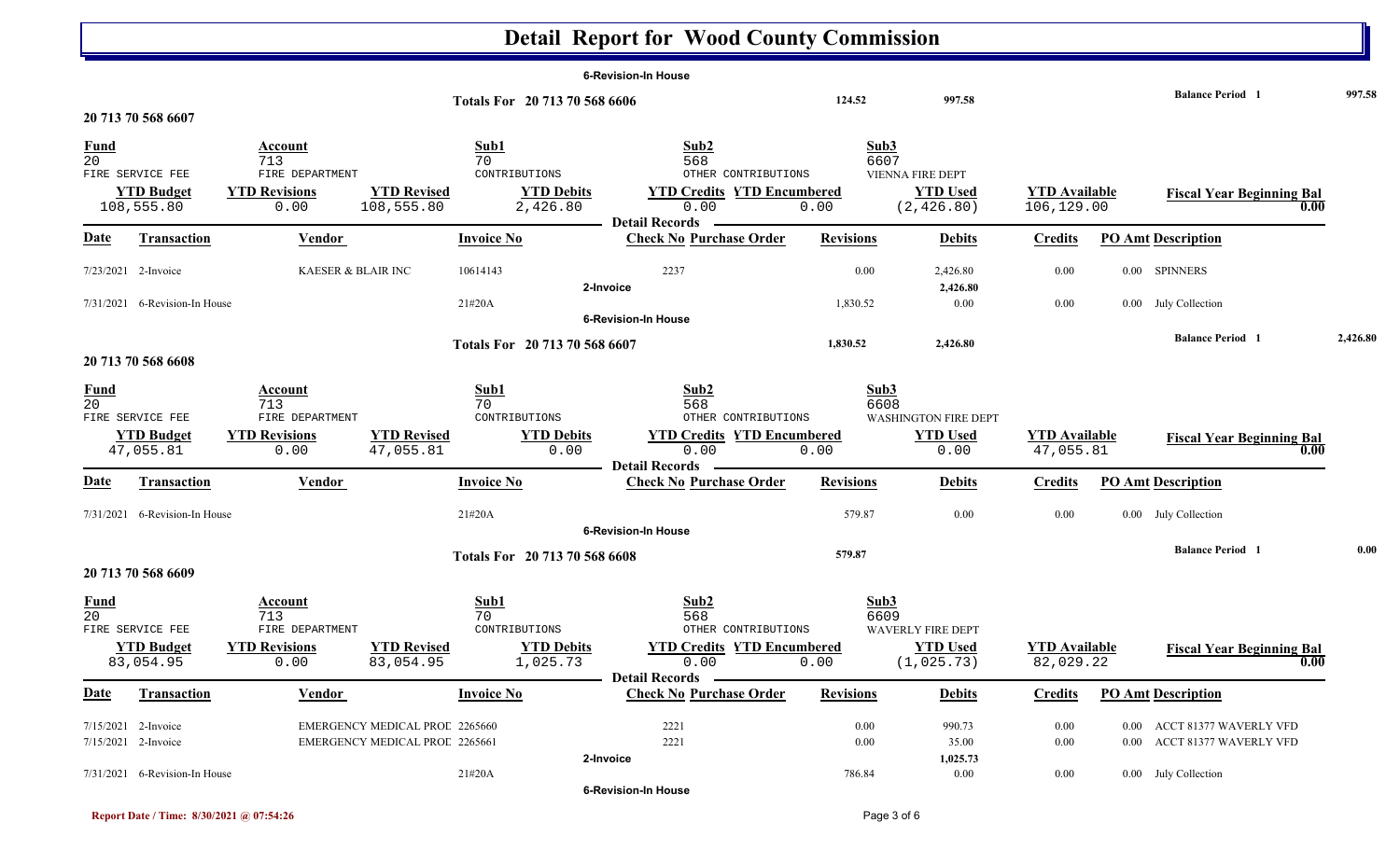|                                |                                 |                        |                                        |                               | <b>Detail Report for Wood County Commission</b>         |                  |                          |                      |          |                                          |           |
|--------------------------------|---------------------------------|------------------------|----------------------------------------|-------------------------------|---------------------------------------------------------|------------------|--------------------------|----------------------|----------|------------------------------------------|-----------|
|                                | 20 713 70 568 6610              |                        |                                        | Totals For 20 713 70 568 6609 |                                                         | 786.84           | 1,025.73                 |                      |          | <b>Balance Period 1</b>                  | 1,025.73  |
|                                |                                 |                        |                                        |                               |                                                         |                  |                          |                      |          |                                          |           |
| <b>Fund</b><br>$\overline{20}$ |                                 | Account<br>713         |                                        | Sub1<br>70                    | Sub <sub>2</sub><br>568                                 | Sub3<br>6610     |                          |                      |          |                                          |           |
|                                | FIRE SERVICE FEE                | FIRE DEPARTMENT        |                                        | CONTRIBUTIONS                 | OTHER CONTRIBUTIONS                                     |                  | WILLIAMSTOWN V.F.D.      |                      |          |                                          |           |
|                                | <b>YTD Budget</b>               | <b>YTD Revisions</b>   | <b>YTD Revised</b>                     | <b>YTD Debits</b>             | <b>YTD Credits YTD Encumbered</b>                       |                  | <b>YTD Used</b>          | <b>YTD Available</b> |          | <b>Fiscal Year Beginning Bal</b>         |           |
|                                | 266,200.10                      | 0.00                   | 266,200.10                             | 0.00                          | 0.00                                                    | 0.00             | 0.00                     | 266,200.10           |          | 0.00                                     |           |
|                                |                                 |                        |                                        | <b>Invoice No</b>             | <b>Detail Records</b><br><b>Check No Purchase Order</b> | <b>Revisions</b> |                          |                      |          | <b>PO Amt Description</b>                |           |
| <u>Date</u>                    | <b>Transaction</b>              | Vendor                 |                                        |                               |                                                         |                  | <b>Debits</b>            | <b>Credits</b>       |          |                                          |           |
| 7/31/2021                      | 6-Revision-In House             |                        |                                        | 21#20A                        |                                                         | 712.57           | 0.00                     | 0.00                 |          | 0.00 July Collection                     |           |
|                                |                                 |                        |                                        |                               | <b>6-Revision-In House</b>                              |                  |                          |                      |          |                                          |           |
|                                |                                 |                        |                                        | Totals For 20 713 70 568 6610 |                                                         | 712.57           |                          |                      |          | <b>Balance Period 1</b>                  | 0.00      |
|                                | 20 713 70 568 6611              |                        |                                        |                               |                                                         |                  |                          |                      |          |                                          |           |
|                                |                                 |                        |                                        |                               |                                                         |                  |                          |                      |          |                                          |           |
| <b>Fund</b>                    |                                 | Account                |                                        | Sub1                          | Sub2                                                    | Sub3             |                          |                      |          |                                          |           |
| $\overline{20}$                | FIRE SERVICE FEE                | 713<br>FIRE DEPARTMENT |                                        | 70<br>CONTRIBUTIONS           | 568<br>OTHER CONTRIBUTIONS                              | 6611             | BLENNERHASSETT FIRE DEPT |                      |          |                                          |           |
|                                |                                 | <b>YTD Revisions</b>   | <b>YTD Revised</b>                     | <b>YTD Debits</b>             | <b>YTD Credits YTD Encumbered</b>                       |                  | <b>YTD Used</b>          | <b>YTD</b> Available |          |                                          |           |
|                                | <b>YTD Budget</b><br>156,727.59 | 0.00                   | 156,727.59                             | 26,409.14                     | 0.00                                                    | 0.00             | (26, 409.14)             | 130, 318.45          |          | <b>Fiscal Year Beginning Bal</b><br>0.00 |           |
|                                |                                 |                        |                                        |                               | <b>Detail Records</b>                                   |                  |                          |                      |          |                                          |           |
| <b>Date</b>                    | <b>Transaction</b>              | Vendor                 |                                        | <b>Invoice No</b>             | <b>Check No Purchase Order</b>                          | <b>Revisions</b> | <b>Debits</b>            | <b>Credits</b>       |          | <b>PO Amt Description</b>                |           |
| 7/15/2021                      | 2-Invoice                       |                        | FIRST NEIGHBORHOOD BANI 0210021568-8   |                               | 2222                                                    | 0.00             | 13,254.57                | 0.00                 | $0.00\,$ | ACCT 0210021568                          |           |
|                                | 7/18/2021 2-Invoice             |                        | FIRST NEIGHBORHOOD BANI 0210021568-009 |                               | 2229                                                    | 0.00             | 13,154.57                | 0.00                 | 0.00     | <b>BLENNERHASSETT VFD</b>                |           |
|                                |                                 |                        |                                        |                               | 2-Invoice                                               |                  | 26,409.14                |                      |          |                                          |           |
|                                | 7/31/2021 6-Revision-In House   |                        |                                        | 21#20A                        |                                                         | 472.90           | 0.00                     | 0.00                 |          | 0.00 July Collection                     |           |
|                                |                                 |                        |                                        |                               | <b>6-Revision-In House</b>                              |                  |                          |                      |          |                                          |           |
|                                |                                 |                        |                                        | Totals For 20 713 70 568 6611 |                                                         | 472.90           | 26,409.14                |                      |          | <b>Balance Period 1</b>                  | 26,409.14 |
|                                | 20 713 70 568 6612              |                        |                                        |                               |                                                         |                  |                          |                      |          |                                          |           |
|                                |                                 | Account                |                                        | Sub1                          | Sub2                                                    | Sub3             |                          |                      |          |                                          |           |
| $\frac{Fund}{20}$              |                                 | 713                    |                                        | 70                            | 568                                                     | 6612             |                          |                      |          |                                          |           |
|                                | FIRE SERVICE FEE                | FIRE DEPARTMENT        |                                        | CONTRIBUTIONS                 | OTHER CONTRIBUTIONS                                     |                  | EASTWOOD FIRE DEPARTMENT |                      |          |                                          |           |
|                                | <b>YTD Budget</b>               | <b>YTD Revisions</b>   | <b>YTD Revised</b>                     | <b>YTD Debits</b>             | <b>YTD Credits YTD Encumbered</b>                       |                  | <b>YTD Used</b>          | <b>YTD</b> Available |          | <b>Fiscal Year Beginning Bal</b>         |           |
|                                | 101,282.71                      | 0.00                   | 101,282.71                             | 51,180.88                     | 0.00                                                    | 0.00             | (51, 180.88)             | 50,101.83            |          | 0.00                                     |           |
|                                |                                 |                        |                                        |                               | <b>Detail Records</b>                                   |                  |                          |                      |          |                                          |           |
| <u>Date</u>                    | <b>Transaction</b>              | <b>Vendor</b>          |                                        | <b>Invoice No</b>             | <b>Check No Purchase Order</b>                          | <b>Revisions</b> | <b>Debits</b>            | <b>Credits</b>       |          | <b>PO Amt Description</b>                |           |
| 7/8/2021                       | 2-Invoice                       | <b>AMERIGAS</b>        |                                        | 502555403                     | 2210                                                    | 0.00             | 119.00                   | 0.00                 |          | 0.00 ACCT 200512792                      |           |
| 7/8/2021                       | 2-Invoice                       |                        | ATLANTIC EMERGENCY SOL 3580EW          |                               | 2212                                                    | 0.00             | 60.31                    | 0.00                 | $0.00\,$ | <b>HANDLE KIT</b>                        |           |
| 7/8/2021                       | 2-Invoice                       |                        | BOSLEY RENTAL & SUPPLY I 1-563005      |                               | 2214                                                    | 0.00             | 42.80                    | 0.00                 | $0.00\,$ | <b>BULK DRUM FAN</b>                     |           |
| 7/8/2021                       | 2-Invoice                       |                        | BOSLEY RENTAL & SUPPLY I 1-563400      |                               | 2214                                                    | 0.00             | 27.00                    | 0.00                 | $0.00\,$ | PROPANE                                  |           |
| 7/8/2021                       | 2-Invoice                       | <b>MON POWER</b>       |                                        | 07082021A                     | 2216                                                    | 0.00             | 29.73                    | 0.00                 |          | 0.00 110 083 174 166                     |           |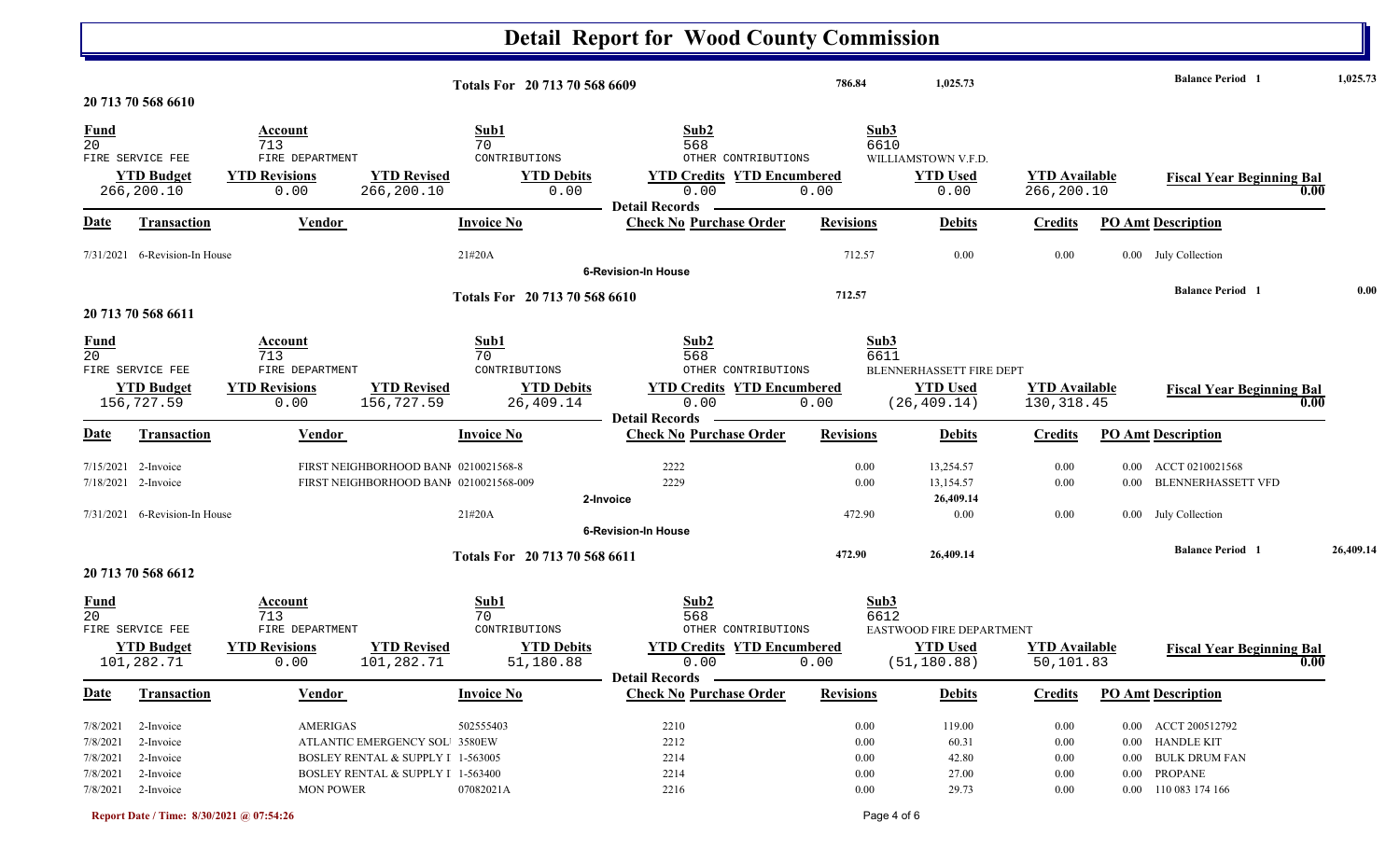|                                |                               |                                            |                               | <b>Detail Report for Wood County Commission</b> |                  |                          |                      |          |                                  |           |
|--------------------------------|-------------------------------|--------------------------------------------|-------------------------------|-------------------------------------------------|------------------|--------------------------|----------------------|----------|----------------------------------|-----------|
|                                |                               |                                            |                               |                                                 |                  |                          |                      |          |                                  |           |
| 7/8/2021                       | 2-Invoice                     | <b>MON POWER</b>                           | 07082021A                     | 2216                                            | 0.00             | 169.95                   | 0.00                 | $0.00\,$ | 110 088 921 462                  |           |
| 7/8/2021                       | 2-Invoice                     | <b>MON POWER</b>                           | 07082021A                     | 2216                                            | 0.00             | 169.95                   | 0.00                 | 0.00     | 110 088 921 462                  |           |
| 7/8/2021                       | 2-Invoice                     | <b>VISA</b>                                | 07082021                      |                                                 | 0.00             | 5,497.63                 | 0.00                 | 0.00     | EASTWOOD VFD #0426               |           |
|                                | 7/18/2021 2-Invoice           | ATLANTIC EMERGENCY SOL 1613MC              |                               | 2227                                            | 0.00             | 257.84                   | 0.00                 | 0.00     | <b>IGNITION</b>                  |           |
|                                | 7/18/2021 2-Invoice           | VOYAGER FLEET SYSTEMS II 869242917-721     |                               | 2230                                            | 0.00             | 1,400.31                 | 0.00                 | 0.00     | EASTWOOD VFD 869242917           |           |
|                                | 7/18/2021 2-Invoice           | <b>MON POWER</b>                           | 07182021                      | 2236                                            | 0.00             | 38.86                    | 0.00                 | 0.00     | 110 083 174 166                  |           |
|                                | 7/18/2021 2-Invoice           | <b>MON POWER</b>                           | 07182021                      | 2236                                            | 0.00             | 22.27                    | 0.00                 | 0.00     | 110 088 921 462                  |           |
|                                | 7/23/2021 2-Invoice           | PENDLETON COMMUNITY B/ 1214QEAS-721        |                               | 2238                                            | 0.00             | 43, 345. 23              | 0.00                 | 0.00     | EASTWOOD VFD LEASE PAYMENT       |           |
|                                |                               |                                            |                               | 2-Invoice                                       |                  | 51,180.88                |                      |          |                                  |           |
|                                | 7/31/2021 6-Revision-In House |                                            | 21#20A                        | <b>6-Revision-In House</b>                      | 852.28           | 0.00                     | 0.00                 |          | 0.00 July Collection             |           |
|                                |                               |                                            |                               |                                                 |                  |                          |                      |          | <b>Balance Period</b> 1          | 51,180.88 |
|                                | 20 713 70 568 6613            |                                            | Totals For 20 713 70 568 6612 |                                                 | 852.28           | 51,180.88                |                      |          |                                  |           |
|                                |                               |                                            |                               |                                                 |                  |                          |                      |          |                                  |           |
| <u>Fund</u><br>$\overline{20}$ |                               | Account<br>713                             | Sub1<br>70                    | Sub2<br>568                                     | Sub3<br>6613     |                          |                      |          |                                  |           |
|                                | FIRE SERVICE FEE              | FIRE DEPARTMENT                            | CONTRIBUTIONS                 | OTHER CONTRIBUTIONS                             |                  | DEERWALK FIRE DEPARTMENT |                      |          |                                  |           |
|                                | <b>YTD Budget</b>             | <b>YTD Revised</b><br><b>YTD Revisions</b> | <b>YTD Debits</b>             | <b>YTD Credits YTD Encumbered</b>               |                  | <b>YTD</b> Used          | <b>YTD</b> Available |          | <b>Fiscal Year Beginning Bal</b> |           |
|                                | 127, 139.58                   | 127, 139.58<br>0.00                        | 29, 257.89                    | 0.00                                            | 0.00             | (29, 257.89)             | 97,881.69            |          | 0.00                             |           |
|                                |                               |                                            |                               | <b>Detail Records</b>                           |                  |                          |                      |          |                                  |           |
| <b>Date</b>                    | <b>Transaction</b>            | Vendor                                     | <b>Invoice No</b>             | <b>Check No Purchase Order</b>                  | <b>Revisions</b> | <b>Debits</b>            | <b>Credits</b>       |          | <b>PO Amt Description</b>        |           |
|                                | 7/15/2021 2-Invoice           | MILLER COMMUNICATIONS 1 117655             |                               | 2224                                            | 0.00             | 3,725.00                 | 0.00                 | 0.00     | <b>25 BATTERY/CHARGERS PARTS</b> |           |
|                                | 7/15/2021 2-Invoice           | PEOPLES BANK                               | 072021                        | 2226                                            | 0.00             | 25,532.89                | 0.00                 | $0.00\,$ | 05110003905-0001                 |           |
|                                |                               |                                            |                               | 2-Invoice                                       |                  | 29,257.89                |                      |          |                                  |           |
|                                | 7/31/2021 6-Revision-In House |                                            | 21#20A                        |                                                 | 115.48           | 0.00                     | 0.00                 |          | 0.00 July Collection             |           |
|                                |                               |                                            |                               | <b>6-Revision-In House</b>                      |                  |                          |                      |          |                                  |           |
|                                | 20 713 70 568 6614            |                                            | Totals For 20 713 70 568 6613 |                                                 | 115.48           | 29,257.89                |                      |          | <b>Balance Period 1</b>          | 29,257.89 |
| <b>Fund</b>                    |                               | Account                                    | Sub1                          | Sub2                                            | Sub3             |                          |                      |          |                                  |           |
| 20                             |                               | 713                                        | 70                            | 568                                             | 6614             |                          |                      |          |                                  |           |
|                                | FIRE SERVICE FEE              | FIRE DEPARTMENT                            | CONTRIBUTIONS                 | OTHER CONTRIBUTIONS                             |                  | LUBECK FIRE DEPARTMENT   |                      |          |                                  |           |
|                                | <b>YTD Budget</b>             | <b>YTD Revised</b><br><b>YTD Revisions</b> | <b>YTD Debits</b>             | <b>YTD Credits YTD Encumbered</b>               |                  | <b>YTD Used</b>          | <b>YTD Available</b> |          | <b>Fiscal Year Beginning Bal</b> |           |
|                                | 196,642.39                    | 196,642.39<br>0.00                         | 4,919.22                      | 0.00                                            | 0.00             | (4, 919.22)              | 191,723.17           |          | $\mathbf{0.00}$                  |           |
|                                |                               |                                            |                               | Detail Records –                                |                  |                          |                      |          |                                  |           |
| <u>Date</u>                    | <b>Transaction</b>            | <b>Vendor</b>                              | <b>Invoice No</b>             | <b>Check No Purchase Order</b>                  | <b>Revisions</b> | <b>Debits</b>            | <b>Credits</b>       |          | <b>PO Amt Description</b>        |           |
| 7/8/2021                       | 2-Invoice                     | <b>MON POWER</b>                           | 07082021A                     | 2216                                            | $0.00\,$         | 6.02                     | 0.00                 |          | 0.00 110 085 867 916             |           |
| 7/8/2021                       | 2-Invoice                     | <b>MON POWER</b>                           | 07082021A                     | 2216                                            | 0.00             | 303.20                   | 0.00                 |          | 0.00 210 000 849 278             |           |
|                                | 7/8/2021 2-Invoice            | STRYKER SALES CORP.                        | 3432632M                      | 2218                                            | 0.00             | 132.09                   | 0.00                 |          | 0.00 DISPOSABLE SUCTION CUP      |           |
|                                | 7/15/2021 2-Invoice           | ARCHER'S PLUMBING                          | 191656                        | 2220                                            | 0.00             | 3,084.63                 | 0.00                 | $0.00\,$ | INSTALL ICE MACHINE              |           |
|                                | 7/15/2021 2-Invoice           | <b>MON POWER</b>                           | 07152021A                     | 2225                                            | 0.00             | 28.15                    | $0.00\,$             | $0.00\,$ | 110 080 467 001                  |           |
|                                | 7/18/2021 2-Invoice           | <b>DOMINION HOPE</b>                       | 07182021                      | 2228                                            | $0.00\,$         | 100.00                   | $0.00\,$             | $0.00\,$ | 4 5000 0182 1674                 |           |
| 7/18/2021 2-Invoice            |                               | <b>LUBECK VFD</b>                          | 2962627                       | 2231                                            | $0.00\,$         | 14.38                    | 0.00                 |          | 0.00 CHEMICAL GUYS CAR WASH      |           |

### **Report Date / Time: 8/30/2021 @ 07:54:26** Page 5 of 6